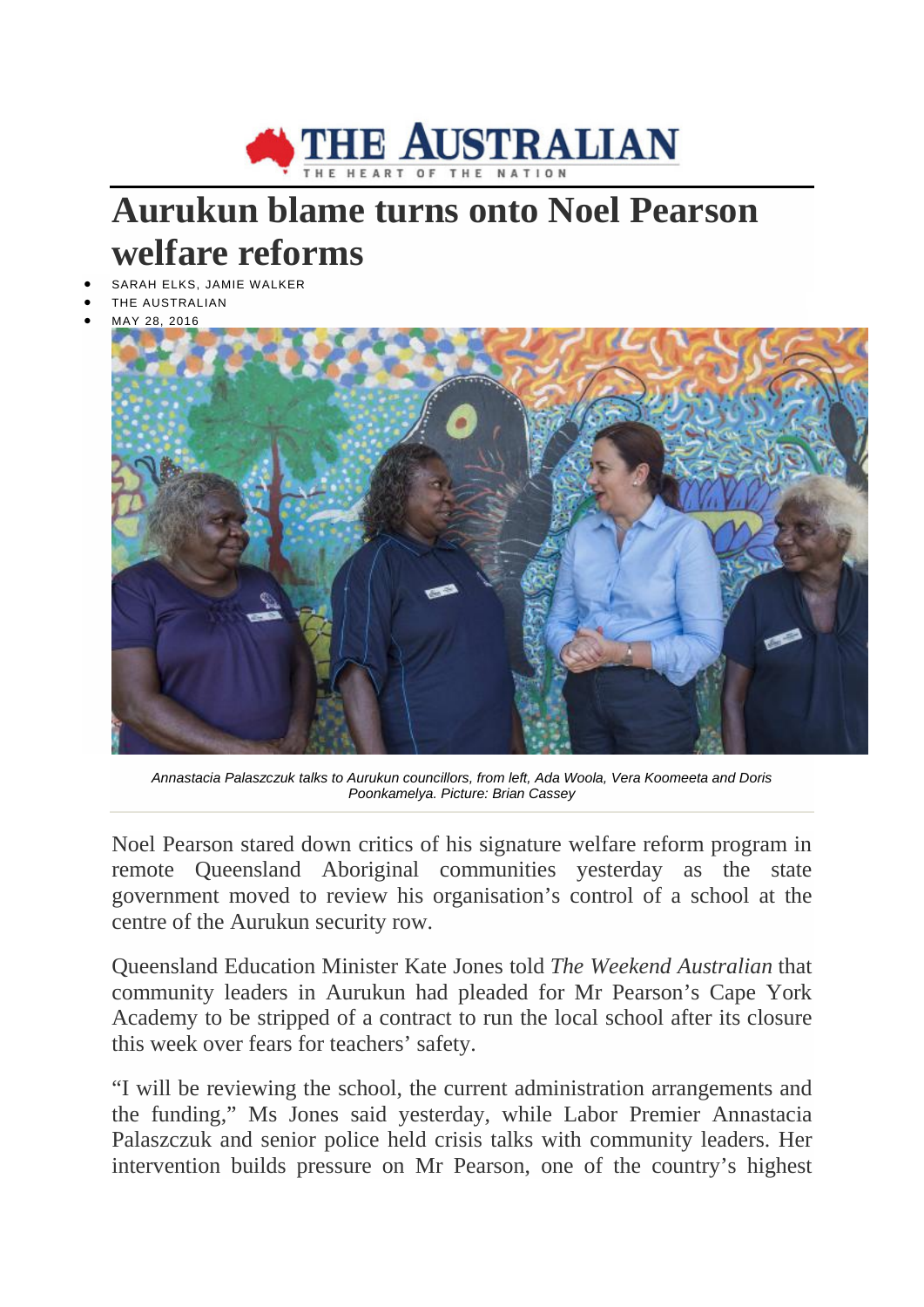profile indigenous leaders, after Cairns Coalition MP Warren Entsch slammed the Cape York Academy and its controversial direct instruction teaching method.

But Mr Pearson hit back in a blistering statement, rejecting as "nonsense" claims the model had failed. He said neither Mr Entsch nor another critic, Aurukun mayor Dereck Walpo, had set foot in the school.

"It's astounding to see that the school is now the scapegoat of what is very clearly a law, order and policing problem," Mr Pearson said. "I welcome any examination of the school's results or a review of the Cape York Aboriginal Academy."

At the same time, Mr Pearson released to *The Weekend Australian* searing accounts by teachers of violence they had witnessed in Aurukun before the carjackings and attacks of the past three weeks.

In a closed-door meeting with the Aurukun Council, represented by Mr Walpo and three senior Wik women councillors, Vera Koomeeta, Ada Woolla, and Doris Poonkamelya, Ms Palaszczuk was told the education experiment had failed.

The elders said the community wanted the school returned to state control and intermediate high school to Year 9 reinstated, scrapping arrangements championed by Mr Pearson for high school-age students to be funded to attend boarding school or job training away from Aurukun. The local leaders also called for direct instruction teaching to go.

"The concern that was raised with me was regarding the direct instruction model and concerns that it was not providing students with a smooth transition to further study," Ms Jones said. "The council would like me to consider the Department of Education running the school. That's something I'll have to look at.

"As Minister for Education, when three Aurukun elder Wik women, part of the democratically elected council, tell me their concerns, I have to listen.''.

From 2010-15, the Queensland government provided \$8.3 million to the academy to operate schools catering mainly for indigenous students in Aurukun, Hope Vale and Coen, while another Pearson body, Good to Great Schools Australia, was awarded \$22m in 2014 to roll out direct instruction nationally.